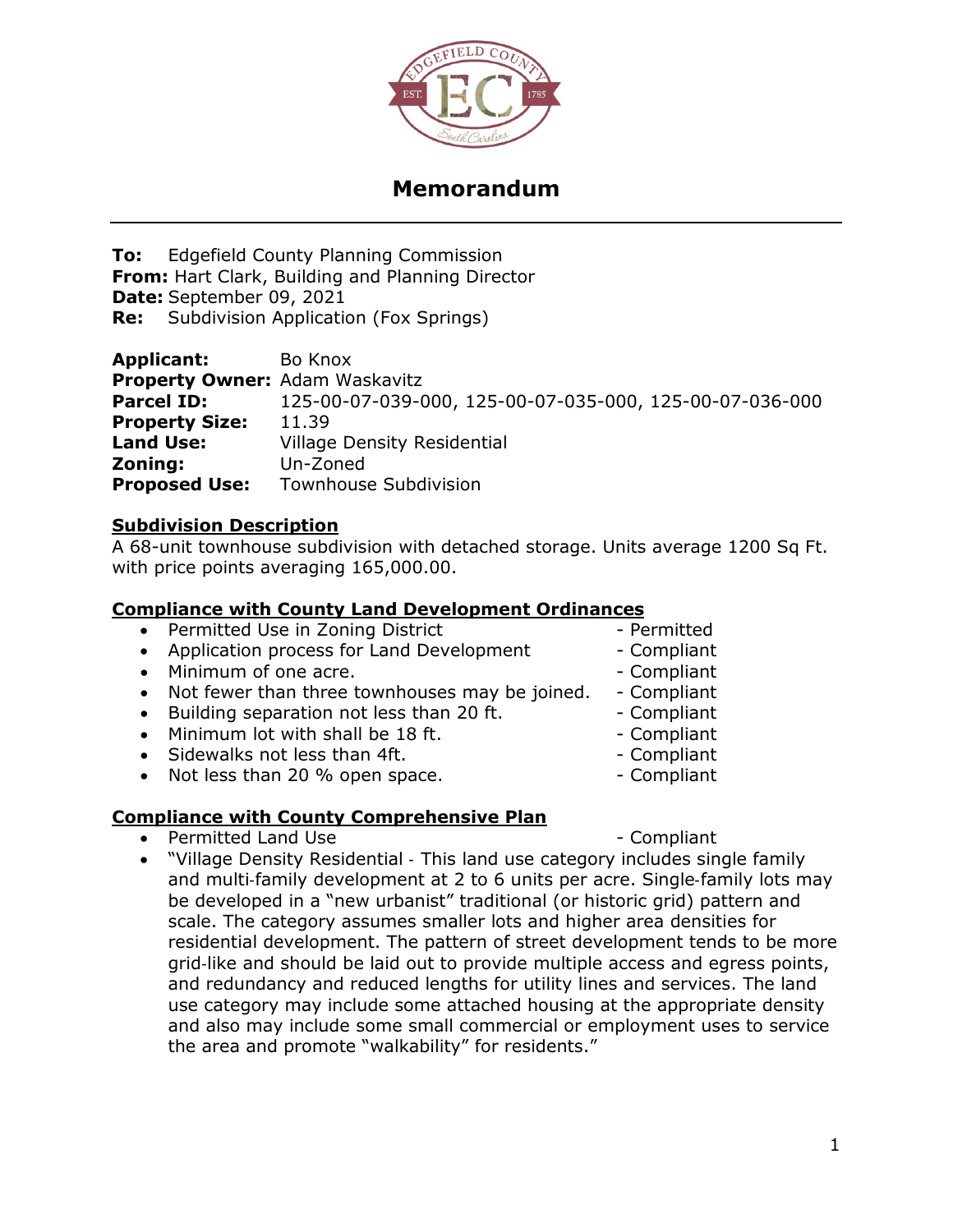#### **Approval by Other Regulatory Entities**

- 
- 

• DHEC - Pending PC Approval

• ECW&S - Pending PC Approval

#### **Planning Commission Action**

Following Public Hearing the Planning Commission may vote on the Subdivision Application for the Fox Springs Subdivision. The proposal will receive automatic approval on October 24, 2021 if no decision is reached by that time unless both the applicant and the Planning Commission agree to an extension. As sighted in the Edgefield County Ordinance Sec. 24-251 (2-3):

"2. Upon completion of these reviews, the administrator shall forward the preliminary plat to the planning commission, together with all staff and agency comments and recommendations. The planning commission shall act on the application within 60 days of receipt of the application. In its deliberation, the planning commission shall approve, approve conditionally, or disapprove the plat. If the preliminary plat is disapproved or approved conditionally, the reasons for such action shall be conveyed to the applicant. The reasons for disapproval shall refer specifically to those parts of the comprehensive plan or ordinance or regulation with which the plat does not conform. On conditional approval, the commission may require the applicant to resubmit the preliminary plat with all recommended changes before approving the plat.

3. If the preliminary plat is found to conform to all requirements of this chapter, approval shall be given by the planning commission and shall be noted in writing by the chairperson on at least two copies of the preliminary plat. One copy shall be retained by the planning administrator and one copy given to the applicant."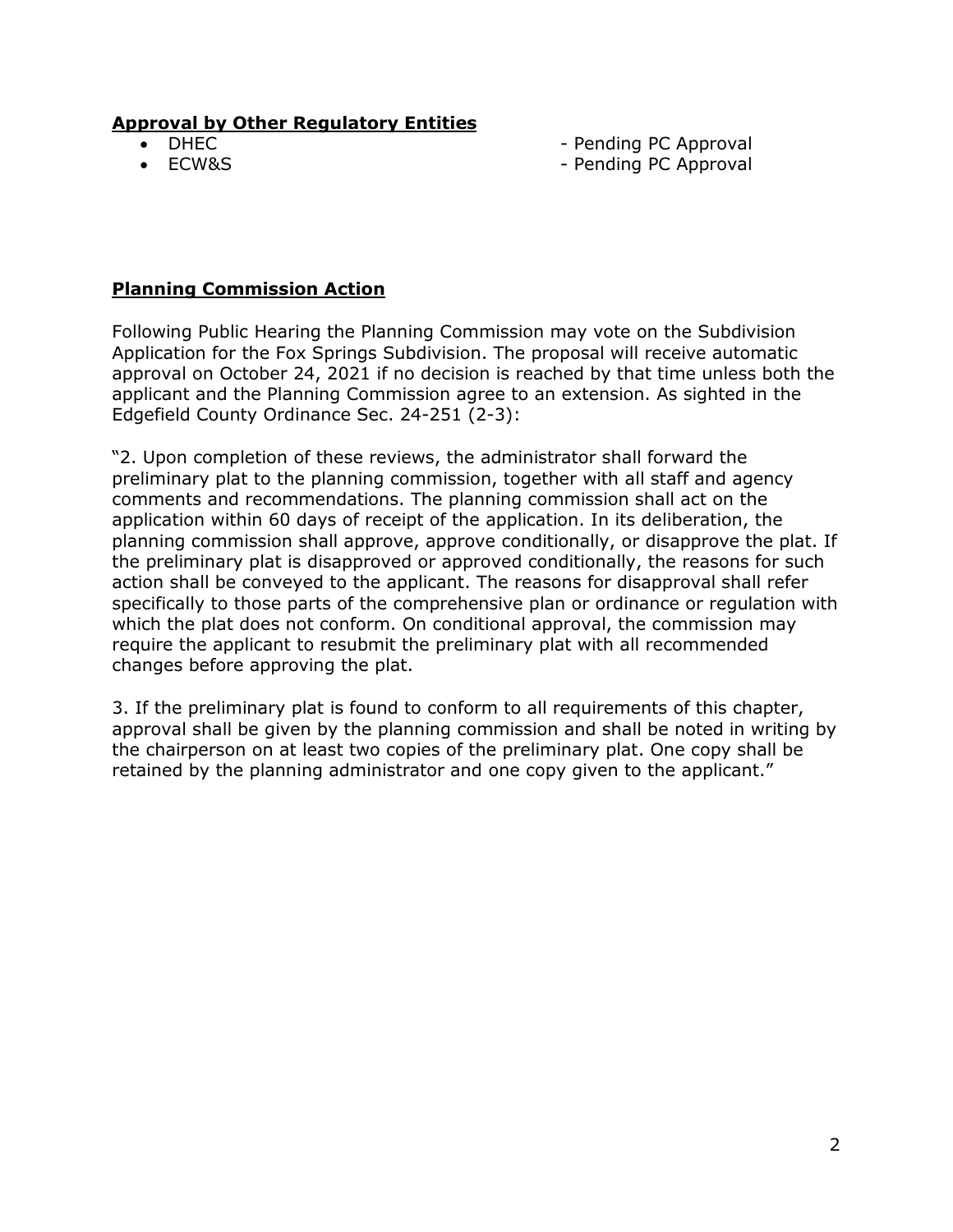#### **Land Development Area**

Land Use:

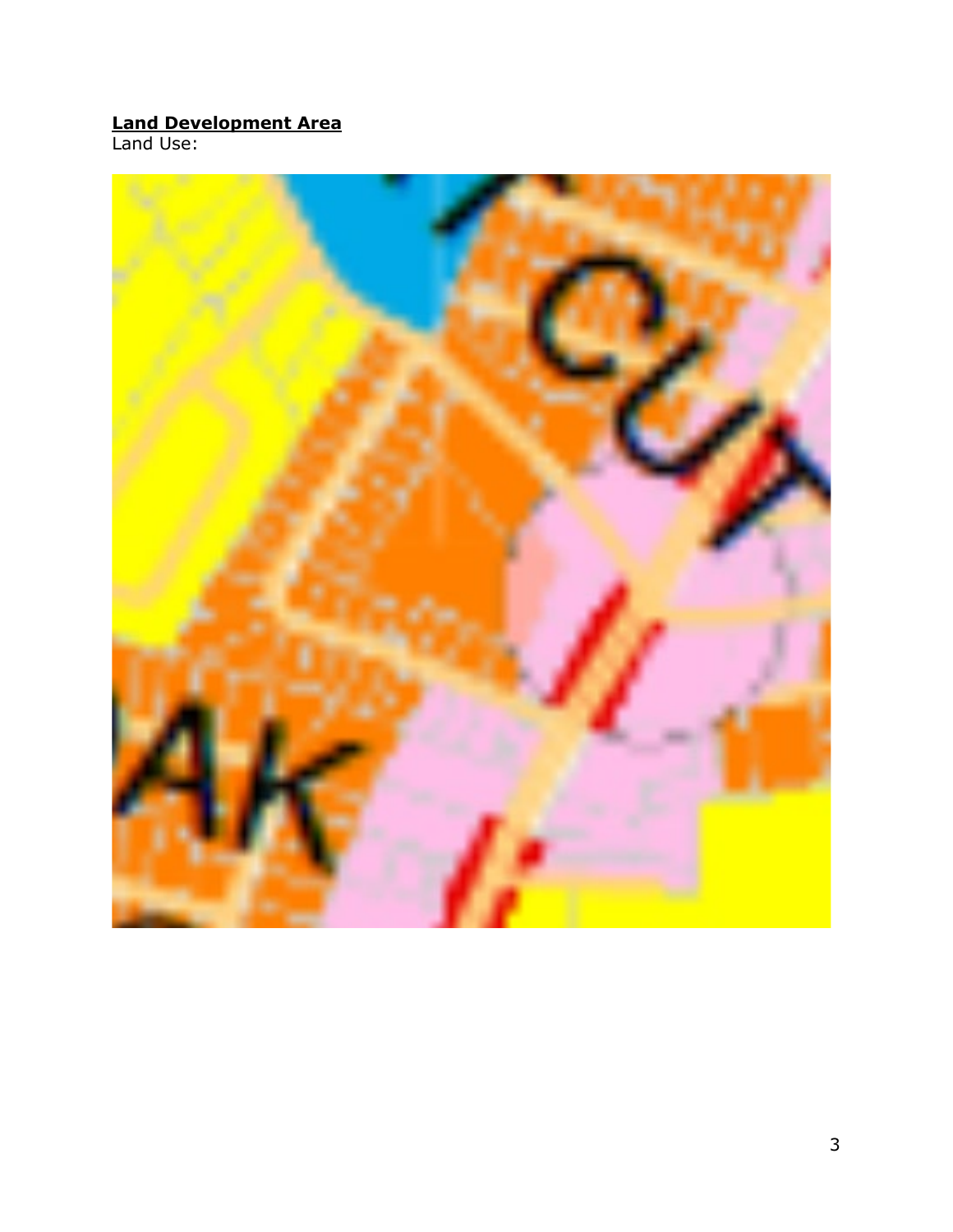## Zoning: